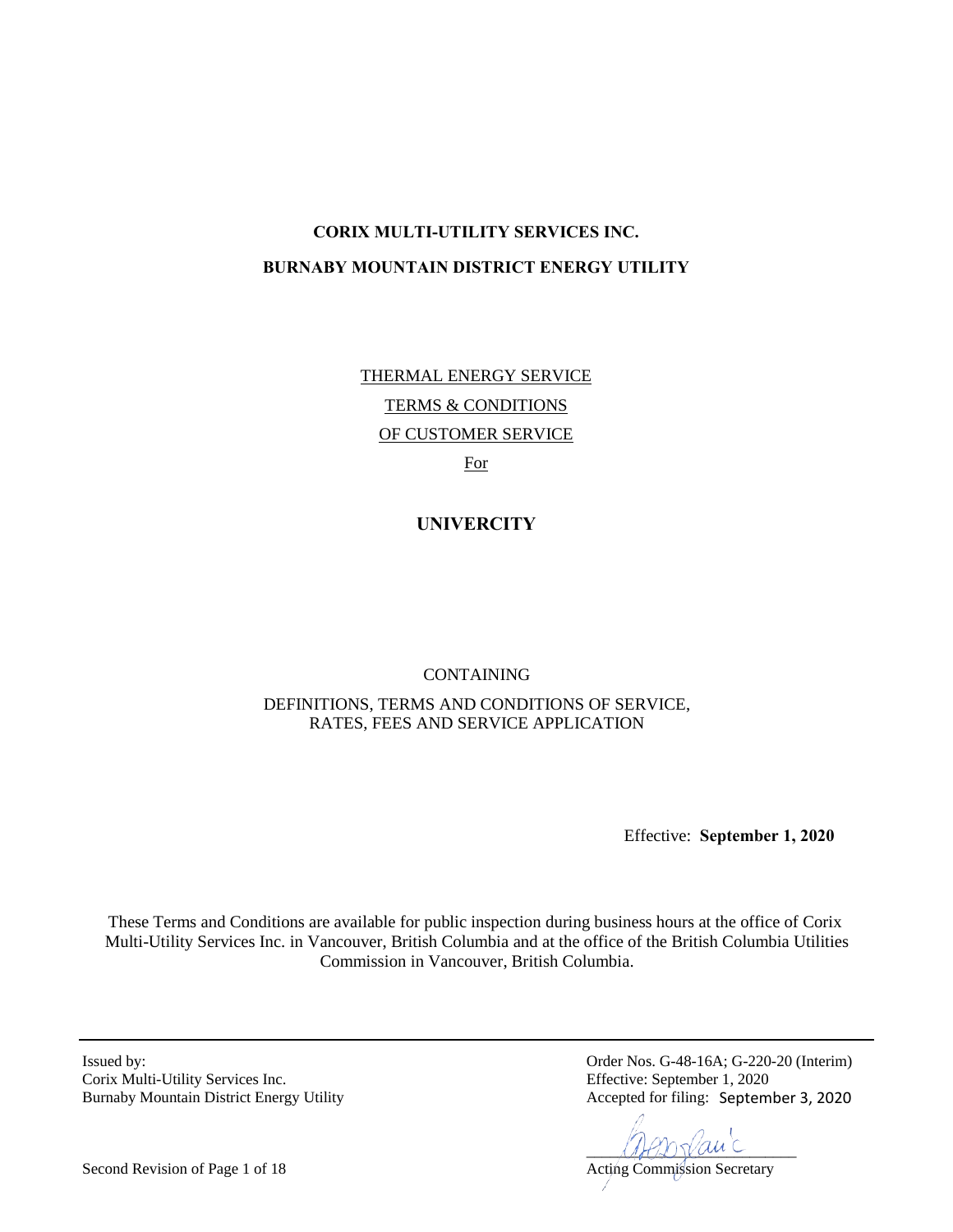# **SECTION A - DEFINITIONS**

Unless the context otherwise requires, in these Terms and Conditions the following terms have the following meanings:

**Affiliate:** has the meaning ascribed to it in the British Columbia *Business Corporations Act*.

**Applicant:** means a Person applying to become a Customer in accordance with these Terms and Conditions.

**Application for Service:** means the application referred to in Section 1.

**Basic Charge:** means a fixed charge required to be paid by a Customer for Energy Services during a prescribed period as specified in the Rate Schedule.

**Building:** means a residential or other building or facility which is subject to a Customer Agreement.

**Building System:** means the system of water pipes and heat and domestic hot water delivery and / or storage equipment to be installed and used for distributing and storing Thermal Energy in a Building, connected to but downstream of and excluding the Service Connection and Energy Transfer Station for that Building.

**Contaminants:** means any radioactive materials, asbestos materials, urea formaldehyde, underground or above ground tanks, pollutants, contaminants, deleterious substances, dangerous substances or goods, hazardous, corrosive, or toxic substances, hazardous waste, waste, pesticides, defoliants, or any other solid, liquid, gas, vapour, odour, heat, sound, vibration, radiation, or combination of any of them, the storage, manufacture, handling, disposal, treatment, generation, use, transport, remediation, or Release into the environment of which is now or hereafter prohibited, controlled, or regulated under environmental laws.

**Customer:** means a Person receiving Energy Services pursuant to a Customer Agreement.

**Customer Agreement:** means an agreement between the Utility and a Customer for the provision of Energy Services to a Building or Buildings, which Agreement is comprised of an Application for Service and these Terms and Conditions.

**Distribution Extension:** means an extension or upgrade of the Distribution System less than a material dollar amount and thus not subject to the British Columbia Utilities Commission *Thermal Energy Systems Regulatory Framework Guidelines.*

**Distribution System:** means, collectively, the system of water pipes, fittings and ancillary components connecting the central thermal energy plant to the Service Connections.

**Energy Services:** means the provision by the Utility of Thermal Energy via the Thermal Energy System.

**Energy Transfer Station:** means the separate heat exchanger for space heating and domestic hot water (excluding domestic hot water storage tanks), energy meter including temperature sensors and flow meter, control panel and all pipes, fittings and other associated equipment that control the transfer, and measure Thermal Energy from the Distribution System to a Building System.

**Person:** means an individual or his or her legal personal representative, an unincorporated organization or association, or a corporation, partnership, trust, trustee, syndicate, joint venture, limited liability company, union, government agency or other entity or organization.

Corix Multi-Utility Services Inc. Effective: September 1, 2020 Burnaby Mountain District Energy Utility

 $\mathcal{A}\mathcal{A}\mathcal{B}\mathcal{D}\mathcal{V}\mathcal{A}\mathcal{A}\mathcal{C}$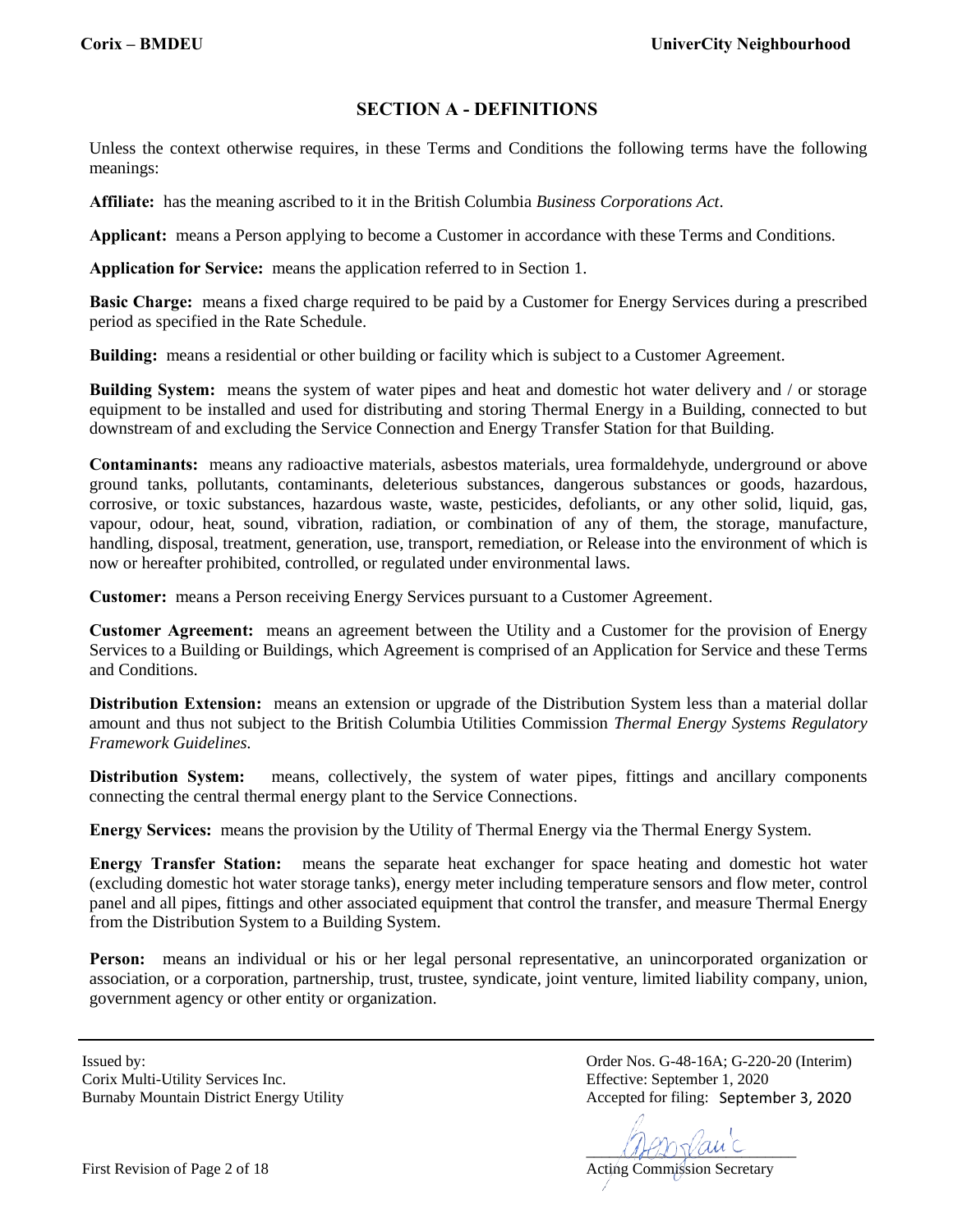**Rate Schedule:** means that schedule attached to and forming part of these Terms and Conditions, which sets out the rates for Energy Services and certain related terms and conditions, as amended from time to time by the Utility with the approval of, and as filed with, the British Columbia Utilities Commission.

**Release:** means any release, spill, leak, pumping, pouring, emission, emptying or discharge, injection, escape, leaching, migration, disposal, or dumping.

**Service Connection:** means the system of water pipes and all ancillaries and fittings necessary to connect a Building System to the Distribution System via the Energy Transfer Station.

**Standard Fees and Charges Schedule:** means that schedule attached to and forming part of these Terms and Conditions which sets out certain standard fees and charges which may be charged to the Customer in accordance with these Terms and Conditions.

**Terms and Conditions:** means these Thermal Energy Service Terms & Conditions, including the definitions and schedules hereto, all as amended from time to time by the Utility with the approval of, and as filed with, the British Columbia Utilities Commission.

**Thermal Energy:** means thermal energy for space heating and domestic hot water.

**Thermal Energy System:** means the district energy system by which the Utility delivers Thermal Energy to Customers, including the central thermal energy plant, the Distribution System, the Service Connections and the Energy Transfer Stations.

**Utility:** means Corix Multi-Utility Services Inc. carrying on the business of a Thermal Energy distribution utility.

**Utility's Representatives:** means any Person who is an officer, director, employee, agent, contractor, subcontractor, consultant or advisor of either the Utility or any Affiliate of the Utility.

**Variable Energy Charge:** means a metered charge required to be paid by a Customer for energy costs associated with the provision of Energy Services during a prescribed period as specified in the Rate Schedule.

Corix Multi-Utility Services Inc. Effective: September 1, 2020 Burnaby Mountain District Energy Utility

Issued by: Order Nos. G-48-16A; G-220-20 (Interim) Accepted for filing: September 3, 2020

 $\mathcal{A}\mathcal{A}\mathcal{B}\mathcal{D}\mathcal{V}\mathcal{A}\mathcal{A}\mathcal{C}$ 

First Revision of Page 3 of 18 Acting Commission Secretary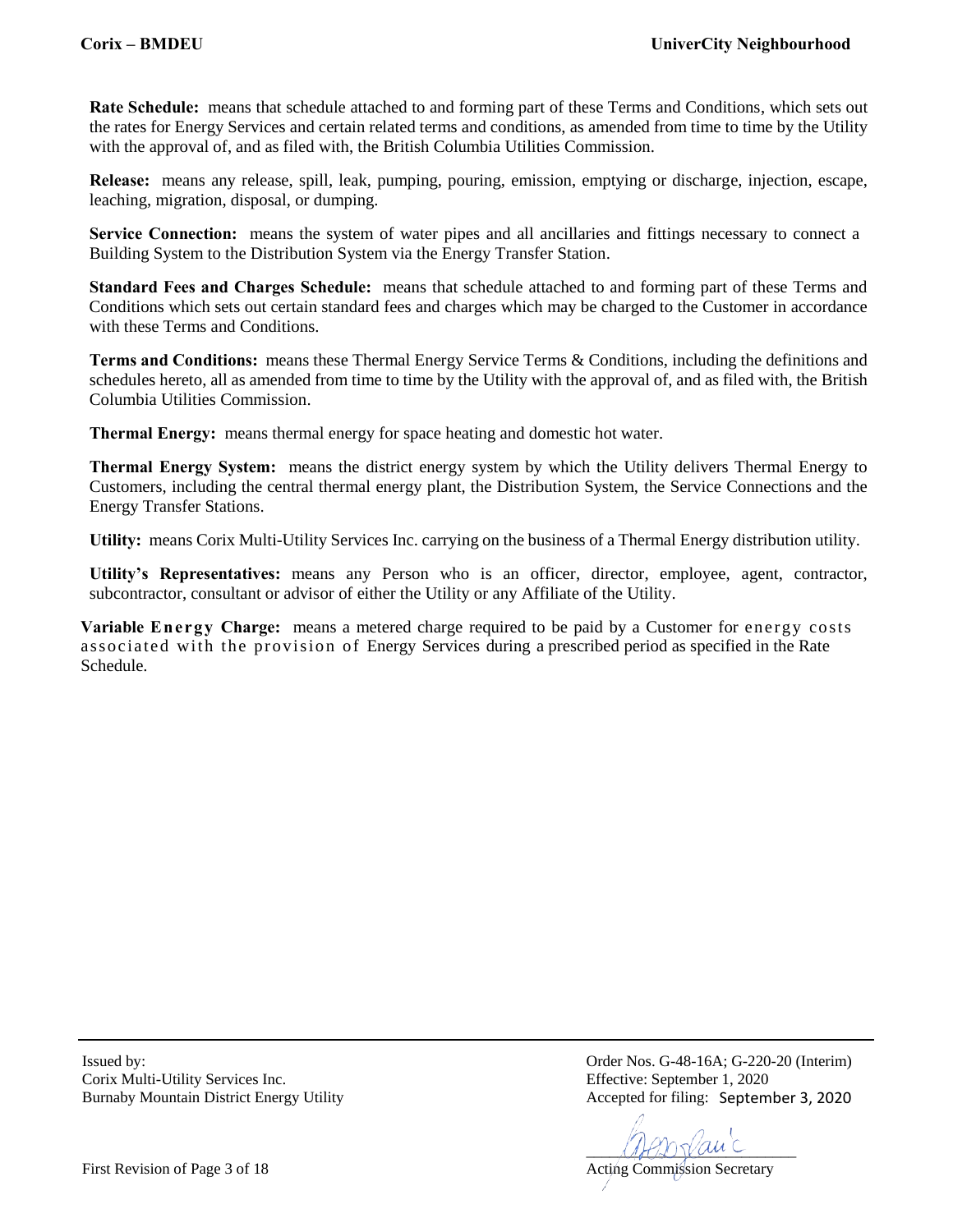# **SECTION B - TERMS AND CONDITIONS**

# 1. Application for Energy Services

The Utility will provide Energy Services to Customers solely in accordance with these Terms and Conditions. Persons seeking to become Customers must apply for Energy Services in accordance with this Section.

Application for Energy Services can be made in person or in writing. Applicants will be required by the Utility to complete and sign an Application for Service form which, together with these Terms and Conditions, constitutes a Customer Agreement. The Customer Agreement will become binding on the parties thereto only and forthwith upon commencement by the Utility of Energy Services at the relevant Building(s). Applicants may be required to provide reference information and identification acceptable to the Utility in connection with an Application for Service.

If an Applicant is requesting Energy Services at more than one Building, the Utility will determine in its sole discretion whether to consider the Applicant the same Customer for all Buildings or to consider the Applicant a separate Customer for each of the Buildings. If an Applicant is requesting Energy Services for more than one unit, area or premises within the same Building, the Applicant will be considered the same Customer for all such unit(s), area(s) or premises. The Utility intends that there will be no more than one Customer per Building.

The Utility may refuse to provide Energy Services to an Applicant if there is an unpaid account for Energy Services in respect of such Applicant or the relevant Building(s).

#### 2. Assignment

A Customer may not assign a Customer Agreement or any of its rights or obligations thereunder without the prior written consent of the Utility, such consent not to be unreasonably withheld. The Utility may assign a Customer Agreement or any of its rights or obligations thereunder (including, without limitation, by way of the sale of the majority of its shares or business or its material assets or by way of an amalgamation, merger or other corporate reorganization) to any of its Affiliates or to any other Person without the consent of the Customer, provided such Affiliate or Person is duly qualified to carry out the Customer Agreement and agrees to be bound by the terms and conditions of the Customer Agreement. Forthwith upon such assignment, the Utility shall be released from its obligations and responsibilities under the Customer Agreement.

#### 3. Use of Thermal Energy

A Customer will use Thermal Energy only for space heating and domestic hot water within the Building(s).

Unless authorized by the Utility in writing and in advance, a Customer will not sell or supply to any other Person Thermal Energy provided by the Utility, nor use Thermal Energy supplied by the Utility for any purpose other than as specified in this Section.

#### 4. Applicable Rate Schedule

A Customer must not significantly change its connected load without the prior written approval of the Utility. The Utility may conduct periodic reviews of the quantity of Thermal Energy delivered and the rate of delivery of Thermal Energy to a Customer for the purpose of, among other things, determining whether to substitute a more applicable Rate Schedule.

# 5. Ownership and Care of Thermal Energy System

Notwithstanding any degree of annexation or affixation, or rule of law or equity to the contrary, the Utility owns

Issued by: Order Nos. G-48-16A; G-220-20 (Interim) Corix Multi-Utility Services Inc. Effective: September 1, 2020 Burnaby Mountain District Energy Utility

Accepted for filing: September 3, 2020

 $\mathcal{A}\mathcal{A}\mathcal{B}\mathcal{D}\mathcal{Y}\mathcal{A}\mathcal{A}\mathcal{C}$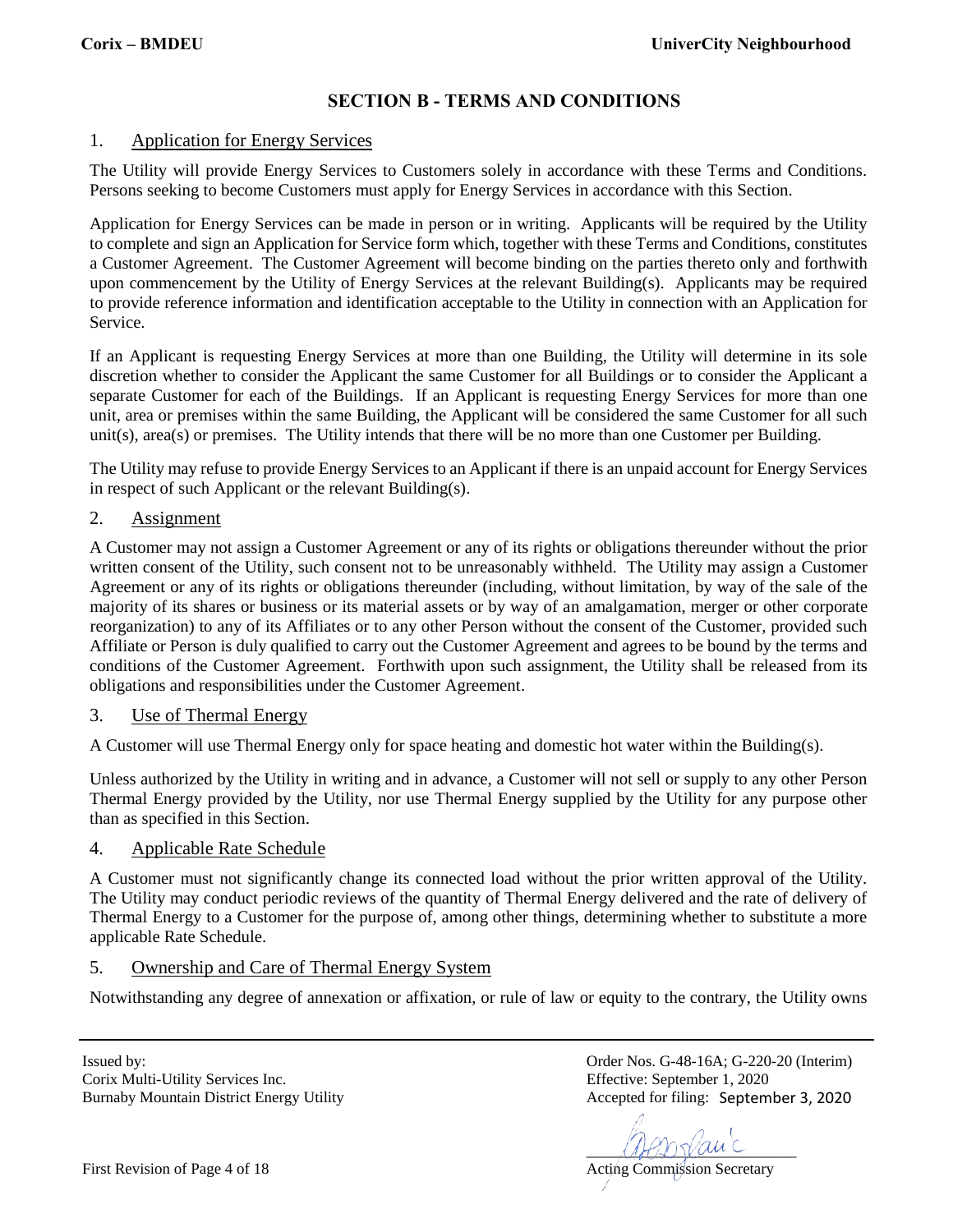all components of the Thermal Energy System and all additions or extensions thereto will be and remain the property of and vest in the Utility, whether located inside or outside of Building(s). No component of the Thermal Energy System shall be moved or removed from a Customer's lands (whether located inside or outside of Building(s)) without the advance written permission of the Utility. The Utility will not, under any circumstances whatsoever (including, without limitation, if the Utility is not providing Energy Services for any reason or if the Customer Agreement is terminated for any reason), be required to remove any component of the Thermal Energy System from the Customer's lands (whether located inside or outside of Building(s)).

The Customer will take reasonable care of and protect all components of the Thermal Energy System in, on or under the Customer's lands (whether located inside or outside of Building(s)) against damage and must advise the Utility promptly of any damage to or disappearance of the whole or part of any such component. Further, the Customer will pay to the Utility promptly upon request the cost of any broken, missing or damaged component of the Thermal Energy System (or part thereof), except to the extent that the Customer demonstrates that such component (or part thereof) was broken, missing or damaged due to a defect therein or to any act or omission of the Utility or any of the Utility's Representatives.

# 6. Meter Reading

The amount of Thermal Energy registered by the Energy Transfer Station during each billing period will be converted to gigajoules and rounded to the nearest one-tenth of a gigajoule.

The interval between consecutive meter readings will be at the sole discretion of the Utility.

The meter will typically be read at monthly intervals.

#### 7. Meter Testing

Any Customer who doubts the accuracy of a meter comprising part of an Energy Transfer Station may request to have the meter tested by the original equipment manufacturer.

If the testing indicates that the meter is recording correctly, the Customer must pay the Utility for the cost of removing, replacing and/or testing the meter as set out in the Standard Fees and Charges Schedule and the reconnection charge as set out in Section 10.

If the meter is found to be inaccurate by the manufacturer, the Utility will incur the cost of removing, replacing and/or testing the meter or (if applicable) refund such costs to the Customer.

#### 8. Maintenance

The Utility will repair, maintain and replace all components of the Thermal Energy System in, on or under the Customer's lands (whether located inside or outside of Building(s)), from time to time at its own cost to keep the same in good working order. For greater certainty, except for the Utility's obligation to repair, maintain and replace such components of the Thermal Energy System as aforesaid, the Utility is not, and will not be, responsible for repairing, maintaining or replacing any other facility or equipment in, on or under a Customer's lands (whether located inside or outside of Building(s)), including without limitation any Building System(s).

The Customer will repair, maintain and replace the Building System in all Building(s) from time to time at its own cost to keep the same in good working order.

# 9. Connections and Disconnections

No connection, disconnection, reconnection, extension, installation, replacement or any other change is to be made

Issued by: Order Nos. G-48-16A; G-220-20 (Interim) Corix Multi-Utility Services Inc. Effective: September 1, 2020 Burnaby Mountain District Energy Utility

Accepted for filing: September 3, 2020

 $\mathcal{A}\mathcal{A}\mathcal{B}\mathcal{D}\mathcal{Y}\mathcal{A}\mathcal{A}\mathcal{C}$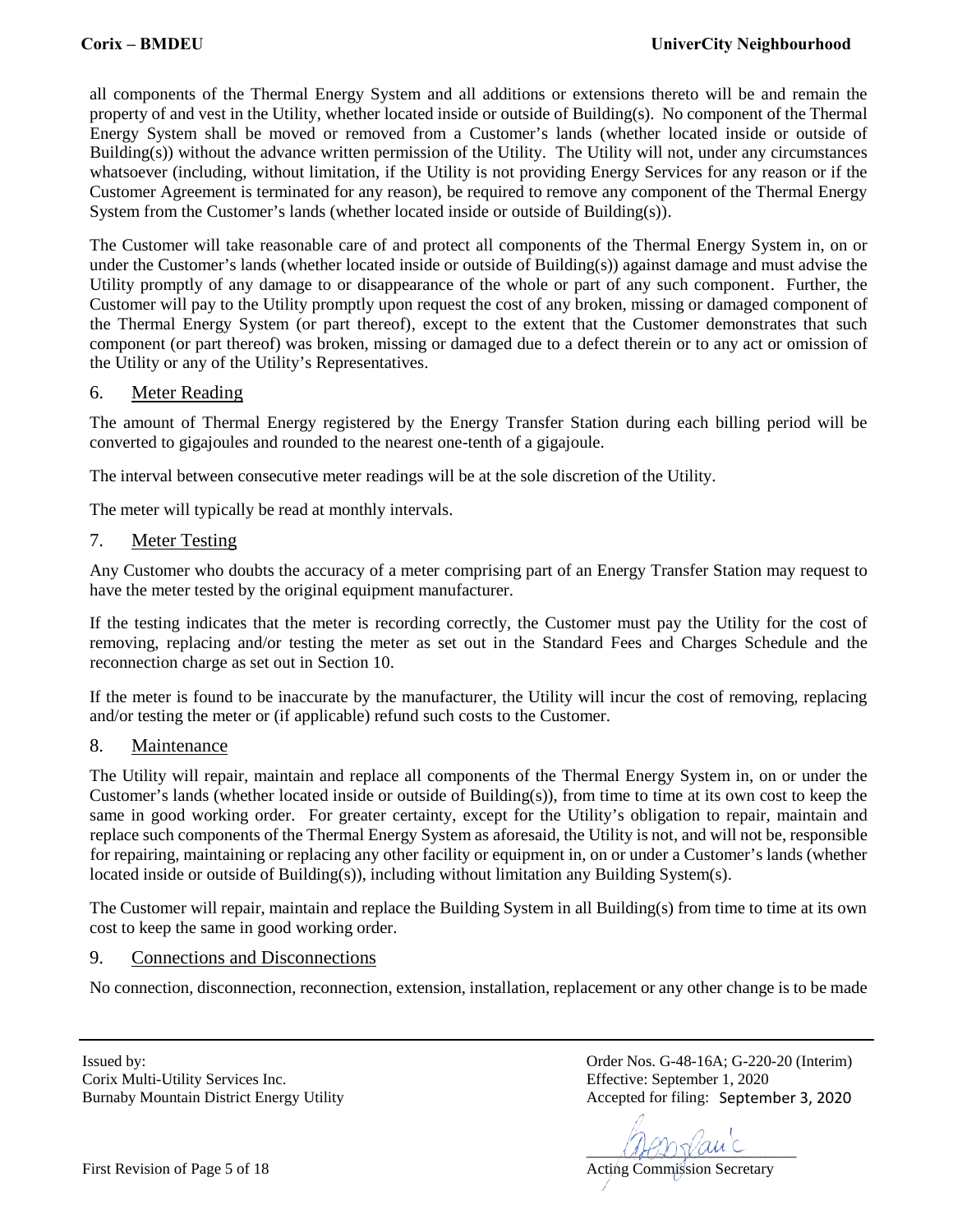to any component of the Thermal Energy System by anyone except by the Utility's Representatives authorized by the Utility.

## 10. Energy Services Reconnections

If:

- (a) Energy Services are discontinued to a Customer for any of the reasons specified in Section 16; or
- (b) a Building System is disconnected from the Thermal Energy System or Energy Services are discontinued to a Customer:
	- (i) at the request of the Customer with the approval of the Utility; or
	- (ii) to permit a test of a meter at the request of the Customer, which meter is subsequently determined by the Utility to be accurate;

and such Customer or the employee, agent or other representative of such Customer re-applies for Energy Services for the same Building within 12 months of such discontinuance or disconnection (as applicable), then if the Building's Building System is reconnected to the Thermal Energy System or if Energy Services are restored to such Customer, such Customer will pay, as part of fees owing for the first month of Energy Services, a reconnection charge equal to the sum of:

- (c) the costs that the Utility estimates it will incur in reconnecting the Building's Building System to the Thermal Energy System or restoring Energy Services to such Customer; and
- (d) the Basic Charge that such Customer would have paid had Energy Services continued during the period between the date of discontinuance or disconnection (as applicable) and the date of such re-application.

If a Building System is disconnected from the Thermal Energy System or Energy Services are discontinued to a Customer for public safety or Utility service requirement reasons, there will be no reconnection charge to reconnect the Building's Building System to the Thermal Energy System or to restore Energy Services to such Customer.

#### 11. Distribution Extensions

The Customer acknowledges the following terms and conditions which will apply to the Utility's determination of whether or not to complete a Distribution Extension in order to assess the economic impact of such Distribution Extension on existing Customers.

- (a) Ownership. All components of Distribution Extensions will be and remain the property of the Utility.
- (b) Economic Test. Applications to extend Energy Services to one or more new Customers will be subject to an economic test, a model which is accepted by the British Columbia Utilities Commission. The economic test will be a discounted cash flow analysis of the projected revenue and costs associated with the Distribution Extension. The Distribution Extension will be deemed to be economic and constructed if the results of the economic test indicate a zero or positive net present value.
- (c) Revenue. The projected revenue used in the economic test will be established by the Utility by:
	- (i) estimating the number of Customers to be served by the Distribution Extension;

Corix Multi-Utility Services Inc. Effective: September 1, 2020 Burnaby Mountain District Energy Utility

 $\mathcal{A}\mathcal{A}\mathcal{B}\mathcal{D}\mathcal{Y}\mathcal{A}\mathcal{A}\mathcal{C}$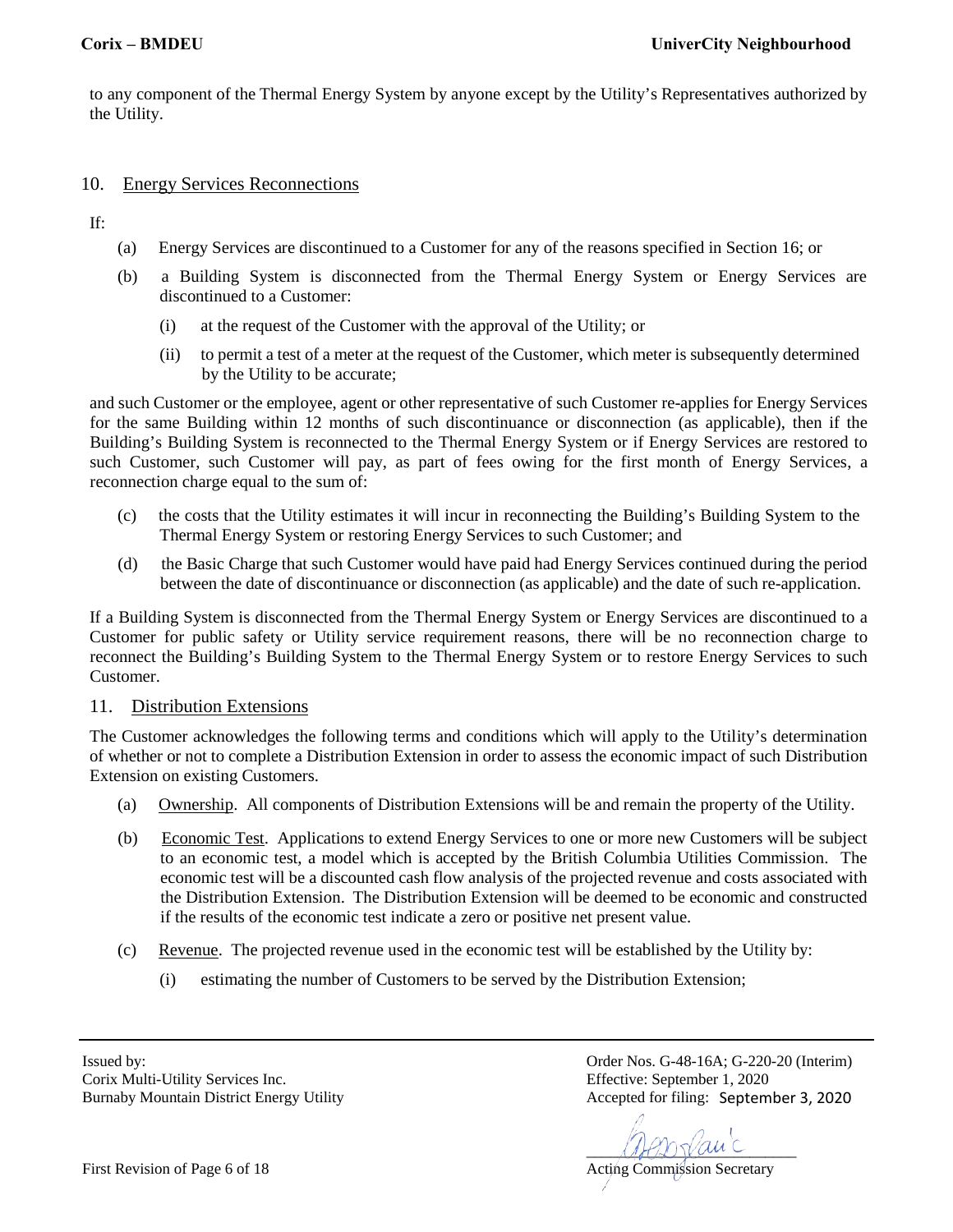- (ii) establishing consumption estimates for each Customer;
- (iii) projecting when the new Customers will be connected to the Distribution Extension; and
- (iv) applying appropriate revenue margins for each Customer's consumption.

The revenue projection will also take into consideration the effect of variations in weather conditions on consumption.

- (d) Costs. The costs used in the economic test will include, without limitation:
	- (i) the full projected labour, material, and other costs necessary to serve the new Customers including such costs applicable to new mains (subject to the provisions of this paragraph (d)), Service Connection(s), Energy Transfer Station(s) and related facilities;
	- (ii) the appropriate allocation of Utility overhead associated with construction of the Distribution Extension; and
	- (iii) projected incremental operating and maintenance expenses necessary to serve the new Customers.

In addition to these costs, the economic test will incorporate applicable taxes and the appropriate return on investment as approved by the British Columbia Utilities Commission.

In cases where a larger Thermal Energy distribution main is installed to satisfy anticipated future demand requirements, the difference in cost between the installed, larger main and a smaller main that would be adequate to serve only those Customers supporting the particular application may be eliminated from the economic test.<sup>[1](#page-6-0)</sup>

- (e) Contributions in Aid of Construction. If the economic test results indicate a negative net present value, the Distribution Extension may proceed provided that the shortfall in revenue is eliminated by contributions in aid of construction by or on behalf of Customers to be served by the Distribution Extension, or if there are non-financial factors offsetting the revenue shortfall that are deemed to be acceptable by the British Columbia Utilities Commission, the Utility may finance the contributions in aid of construction for Customers.
- (f) Security. In those situations where the financial viability of a Distribution Extension is uncertain, the Utility may require a security deposit in cash or an equivalent form acceptable to the Utility.
- 12. Billing
	- (a) Bills will be rendered to the Customer in accordance with the Customer's Customer Agreement, including the Rate Schedule.
	- (b) Subject to paragraph (d) below, if meter readings cannot be obtained for any reason, consumption may be estimated by the Utility for billing purposes and the next bill that is based on actual meter readings will be adjusted for the difference between estimated and actual use over the interval between meter readings.

Corix Multi-Utility Services Inc. Effective: September 1, 2020 Burnaby Mountain District Energy Utility

 $\mathcal{A}\mathcal{A}\mathcal{B}\mathcal{D}\mathcal{Y}\mathcal{A}\mathcal{A}\mathcal{C}$ 

<span id="page-6-0"></span><sup>&</sup>lt;sup>1</sup> From time to time the Utility may undertake larger expansions of the Thermal Energy System of a material dollar amount that fall outside of what is defined here as Distribution Extensions and are subject to the required applications to the British Columbia Utilities Commission under the *Thermal Energy Systems Regulatory Framework Guidelines*.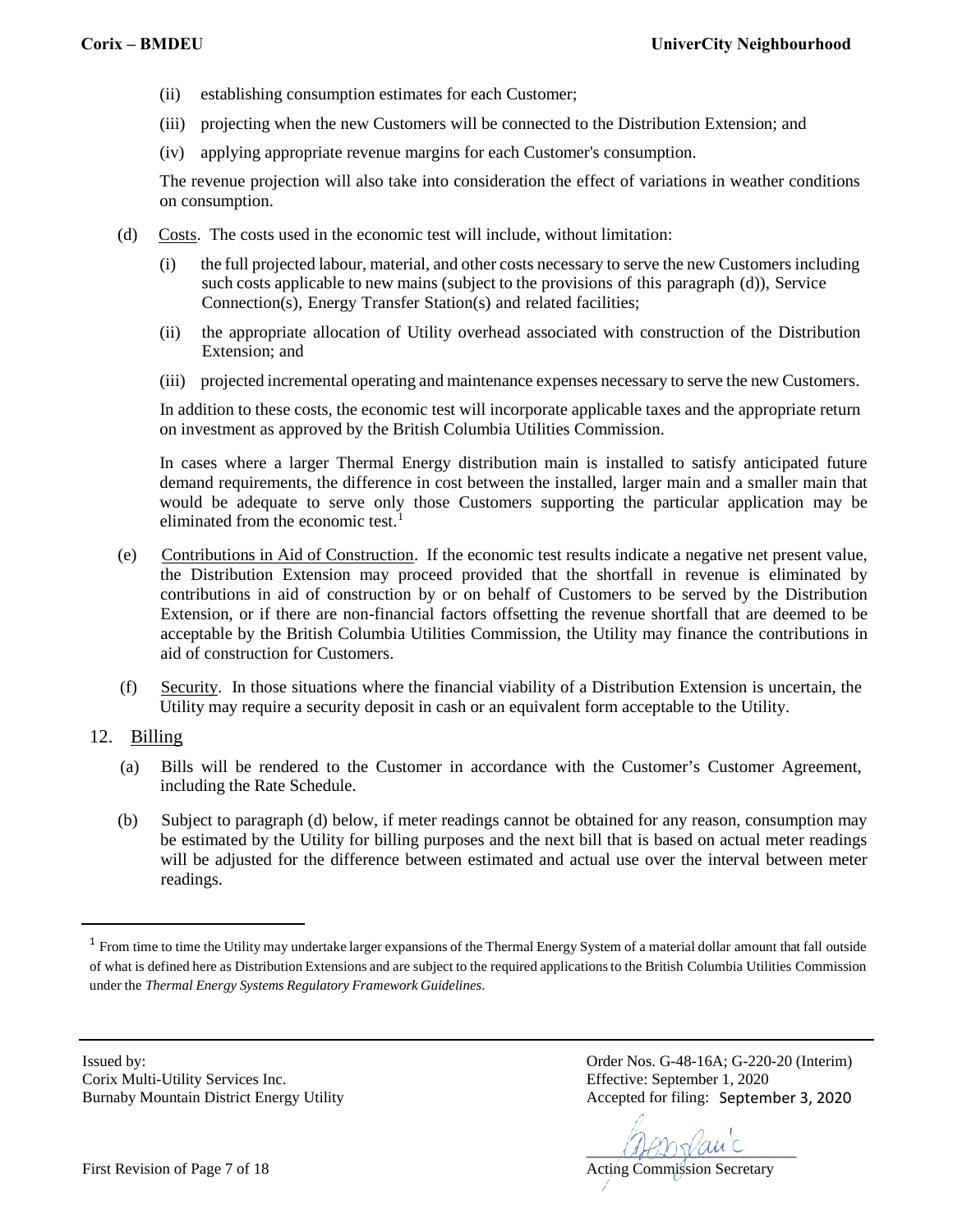- (c) If any meter fails to register or registers incorrectly, the consumption may be estimated by the Utility for billing purposes, subject to Section 13.
- (d) If the Customer terminates a Customer Agreement, the final bill rendered to the Customer will be based on an actual meter reading.
- (e) Bills will be rendered as often as deemed necessary by the Utility, but generally on a monthly basis. The due date for payment of bills shown on the face of the bill will be the first business day after:
	- (i) the  $21<sup>st</sup>$  calendar day following the billing date; or
	- (ii) such other period as may be specified in the Application for Service or otherwise agreed in writing by the Customer and the Utility.
- (f) Bills will be paid in the manner specified therein, which may include payment by regular mail, payment at a designated office of the Utility and/or payment by on-line banking or electronic funds transfer.
- (g) Customers requesting historic billing information may be charged the cost of processing and providing this information.

# 13. Back-billing

Minor adjustments to a Customer's bill, such as an estimated bill or an equal payment plan billing, do not require back-billing treatment.

- (a) Back-billing means the re-billing by the Utility for Energy Services rendered to a Customer because the original billings were discovered to be either too high (over-billed) or too low (under-billed). The discovery may be made by either the Customer or the Utility. The cause of the billing error may include any of the following non-exhaustive reasons or combination thereof:
	- (i) stopped meter;
	- (ii) metering equipment failure;
	- (iii) inaccurate meter, as determined pursuant to Section 7;
	- (iv) switched meters;
	- (v) double metering;
	- (vi) incorrect meter connections;
	- (vii) incorrect use of any prescribed apparatus respecting the registration of a meter;
	- (viii) incorrect meter multiplier;
	- (ix) the application of an incorrect rate;
	- (x) incorrect reading of meters or data processing; or
	- (xi) tampering, fraud, theft or any other criminal act.
- (b) Where the Customer requests that the meter be tested, the provisions of Section 7 will apply in addition to those set forth in this Section.
- (c) Where metering or billing errors occur and the Customer does not request that the meter be tested, the

Corix Multi-Utility Services Inc. Effective: September 1, 2020 Burnaby Mountain District Energy Utility

 $\mathcal{A}\mathcal{A}\mathcal{B}\mathcal{D}\mathcal{Y}\mathcal{A}\mathcal{A}\mathcal{C}$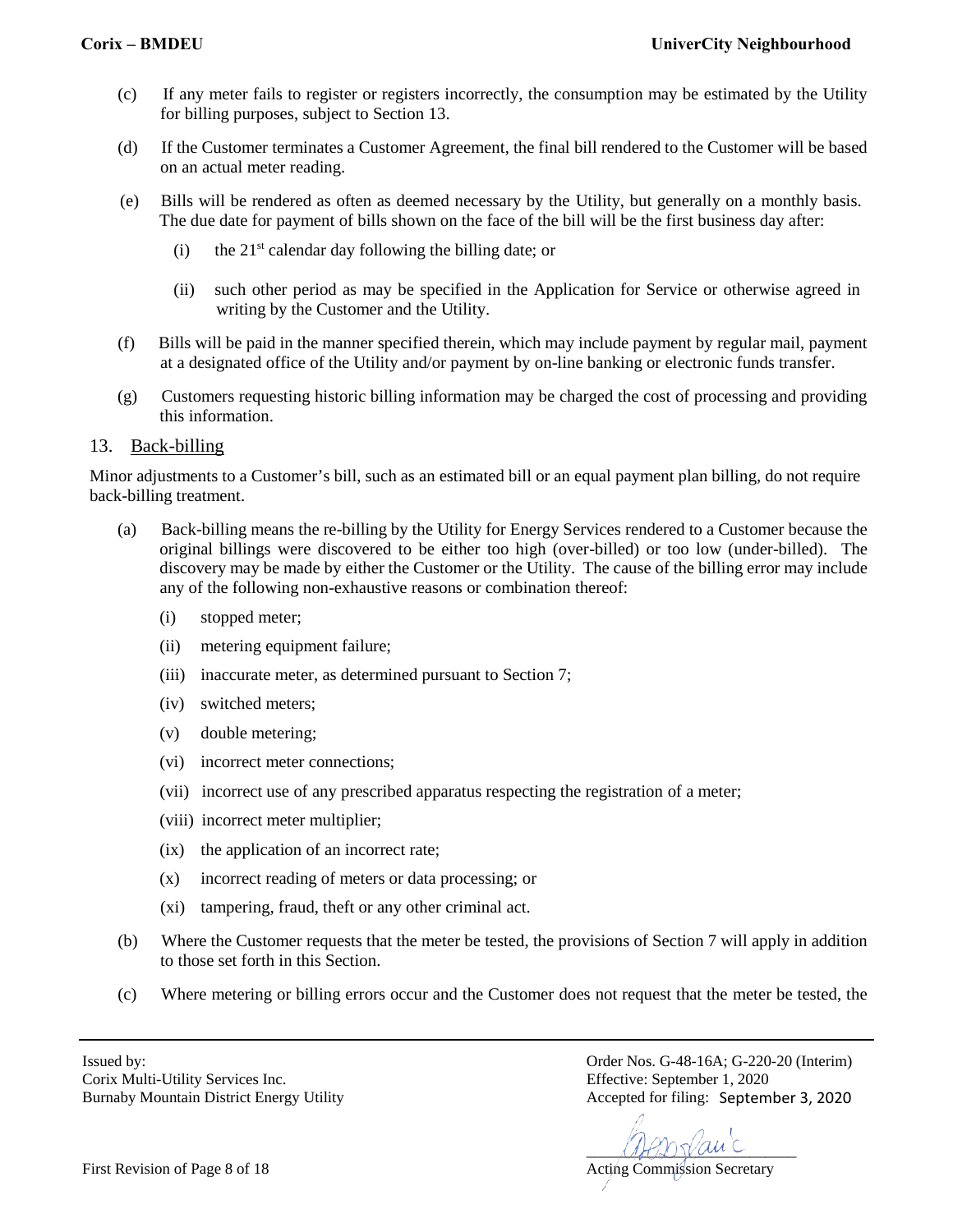consumption and demand will be based on the records of the Utility for the Customer or on the Customer's own records to the extent they are available and accurate or, if not available, on reasonable and fair estimates made by the Utility. Such estimates will be on a consistent basis within each Customer class or according to a contract with the Customer, if applicable.

(d) If there are reasonable grounds to believe that the Customer has tampered with or otherwise used the Thermal Energy or any component of the Thermal Energy System in an unauthorized way, or there is evidence of fraud, theft or another criminal act, back-billing will be applied for the duration of the unauthorized use, subject to the applicable limitation period provided by law, and the provisions of paragraphs  $(g)$ ,  $(h)$ ,  $(i)$  and  $(i)$  below will not apply.

In addition, the Customer is liable for the direct (unburdened) administrative costs incurred by the Utility in the investigation of any incident of tampering, including the direct costs of repair, or replacement of equipment.

Under-billing resulting from circumstances described in this paragraph (d) will bear interest at the rate specified in the Application for Service on unpaid accounts from the date of the original under-billed invoice until the amount under-billed is paid in full.

- (e) In every case of under-billing or over-billing, the cause of the error will be remedied without delay, and the Customer will be promptly notified of the error and of the effect on the Customer's ongoing bill.
- (f) In every case of over-billing, the Utility will refund to the Customer all money incorrectly collected for the duration of the error, subject to the applicable limitation period provided by law. Simple interest, computed at the short-term bank loan rate applicable to the Utility on a monthly basis, will be paid to the Customer.
- (g) Subject to paragraph (d) above, in every case of under-billing, the Utility will back-bill the Customer for the shorter of:
	- (i) the duration of the error; or
	- (ii) one year, or as otherwise agreed by the Customer and the Utility in writing.
- (h) Subject to paragraph (d) above, in every case of under-billing, the Utility will offer the Customer reasonable terms of repayment. If requested by the Customer, the repayment term will be equivalent in length to the back-billing period. The repayment will be interest free and in equal instalments corresponding to the normal billing cycle. Delinquency in payment of such instalments will be subject to the usual late payment charges.
- (i) Subject to paragraph (d) above, if a Customer disputes a portion of a back-billing due to under-billing based upon either consumption, demand or duration of the error, the Utility will not threaten or cause the discontinuance of Energy Services for the Customer's failure to pay that portion of the back-billing, unless there is no reasonable ground for the Customer to dispute that portion of the back-billing. The undisputed portion of the bill will be paid by the Customer and the Utility may threaten or cause the discontinuance of Energy Services if such undisputed portion of the bill is not paid.
- (j) Subject to paragraph (d) above, in all instances of back-billing where changes of occupancy have occurred, the Utility will make a reasonable attempt to locate the former Customer. If, after a period of one year, such Customer cannot be located, the over-billing or under-billing applicable to them will be

Corix Multi-Utility Services Inc. Effective: September 1, 2020 Burnaby Mountain District Energy Utility

 $\mathcal{A}\mathcal{A}\mathcal{B}\mathcal{D}\mathcal{Y}\mathcal{A}\mathcal{A}\mathcal{C}$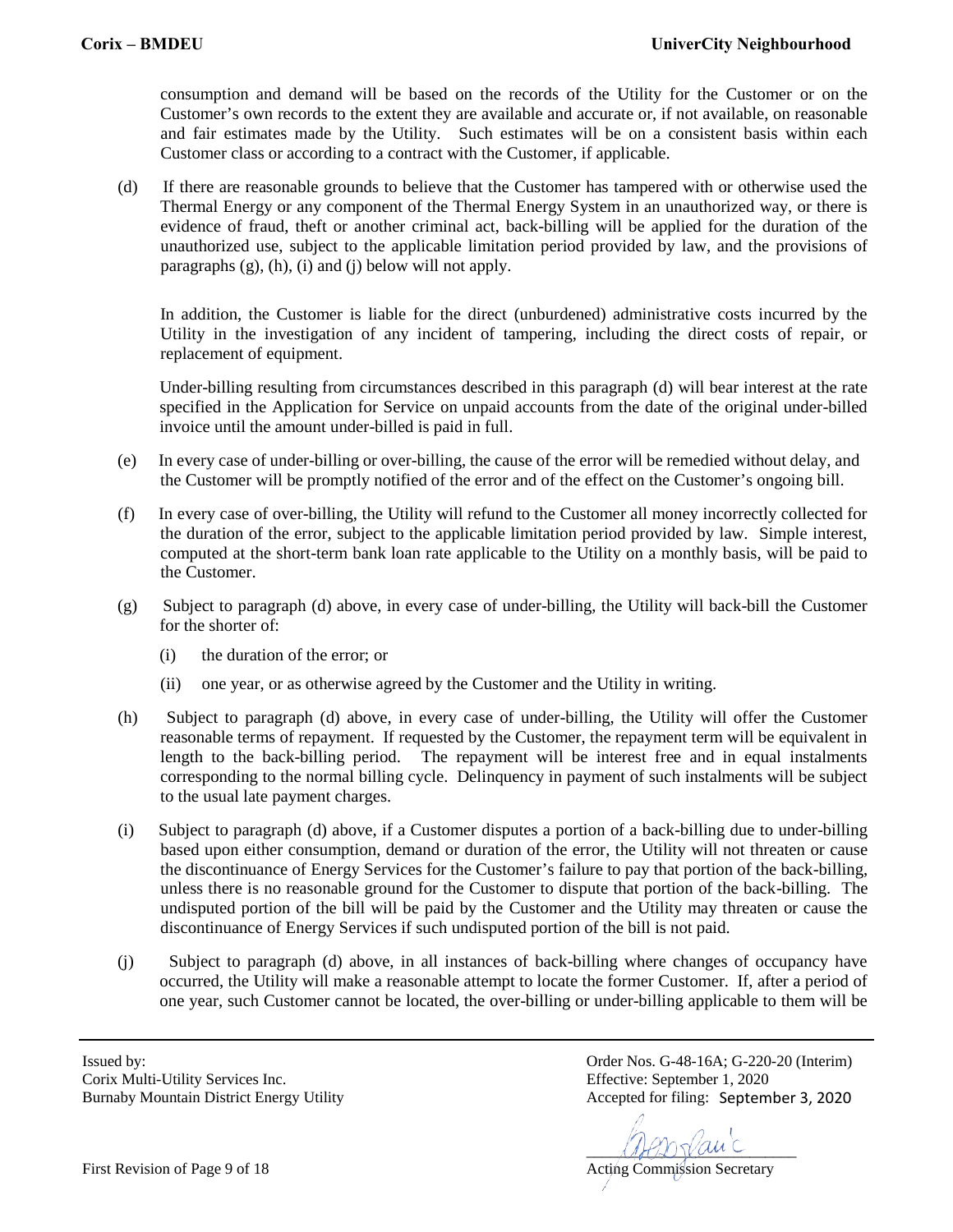cancelled.

# 14. Late Payment Charge And Collection Charge

If the amount due on any bill has not been paid in full on or before the due date shown on such bill, a further bill will be rendered to include the overdue amount plus a late payment charge as set out in the Standard Fees and Charges Schedule. Notwithstanding the due date shown, to allow time for payments made to reach the Utility and to co-ordinate the billing of late payment charges with scheduled billing cycles, the Utility may, in its discretion, waive late payment charges on payments not processed until a number of days after the due date. If the Customer's account is overdue and requires additional effort to collect, the Utility may charge the Customer a collection charge as set out in the Standard Fees and Charges Schedule.

# 15. Dishonoured Payments Charge

If a cheque received by the Utility from a Customer in payment of any account is returned by the Customer's bank, trust company or financial institution because of insufficient funds (NSF), or any reason other than clerical error, a returned cheque charge as set out in the Standard Fees and Charges Schedule will be added to the amount due and payable by the Customer whether or not the applicable Building System has been disconnected from the Thermal Energy System or Energy Services have been discontinued to the Customer.

# 16. Refusal to Provide Energy Services and Discontinuance of Energy Services

The Utility may refuse to provide Energy Services to any Applicant, or the Utility may, after having given 48 hours prior written notice, discontinue providing Energy Services to any Customer, who:

- (a) fails to fully pay for any Energy Services provided to any Building(s) on or before the due date for such payment; or
- (b) fails to provide or pay by the applicable date required any security deposit, equivalent form of security or guarantee or any requisite increase thereof.

The Utility may refuse to provide Energy Services to any Applicant, or the Utility may, without having to give any notice, discontinue providing Energy Services to any Customer, who:

- (a) refuses to provide reference information and identification acceptable to the Utility when applying for Energy Services or at any subsequent time on request by the Utility;
- (b) breaches the terms and conditions of the applicable Customer Agreement (including, without limitation, these Terms and Conditions);
- (c) has defective pipes, appliances, or Thermal Energy fittings in any part or parts of Building(s);
- (d) uses the provided Thermal Energy in a manner that, in the opinion of the Utility, may:
	- (i) lead to a dangerous situation; or
	- (ii) cause undue or abnormal fluctuations in the temperature of any component of the Thermal Energy System;
- (e) fails to make modifications or additions to the Customer's equipment as required by the Utility to prevent the danger or control the fluctuations described in paragraph (d) above;
- (f) negligently or fraudulently misrepresents to the Utility its use of Thermal Energy or the Thermal Energy

Corix Multi-Utility Services Inc. Effective: September 1, 2020 Burnaby Mountain District Energy Utility

 $\mathcal{A}\mathcal{A}\mathcal{B}\mathcal{D}\mathcal{Y}\mathcal{A}\mathcal{A}\mathcal{C}$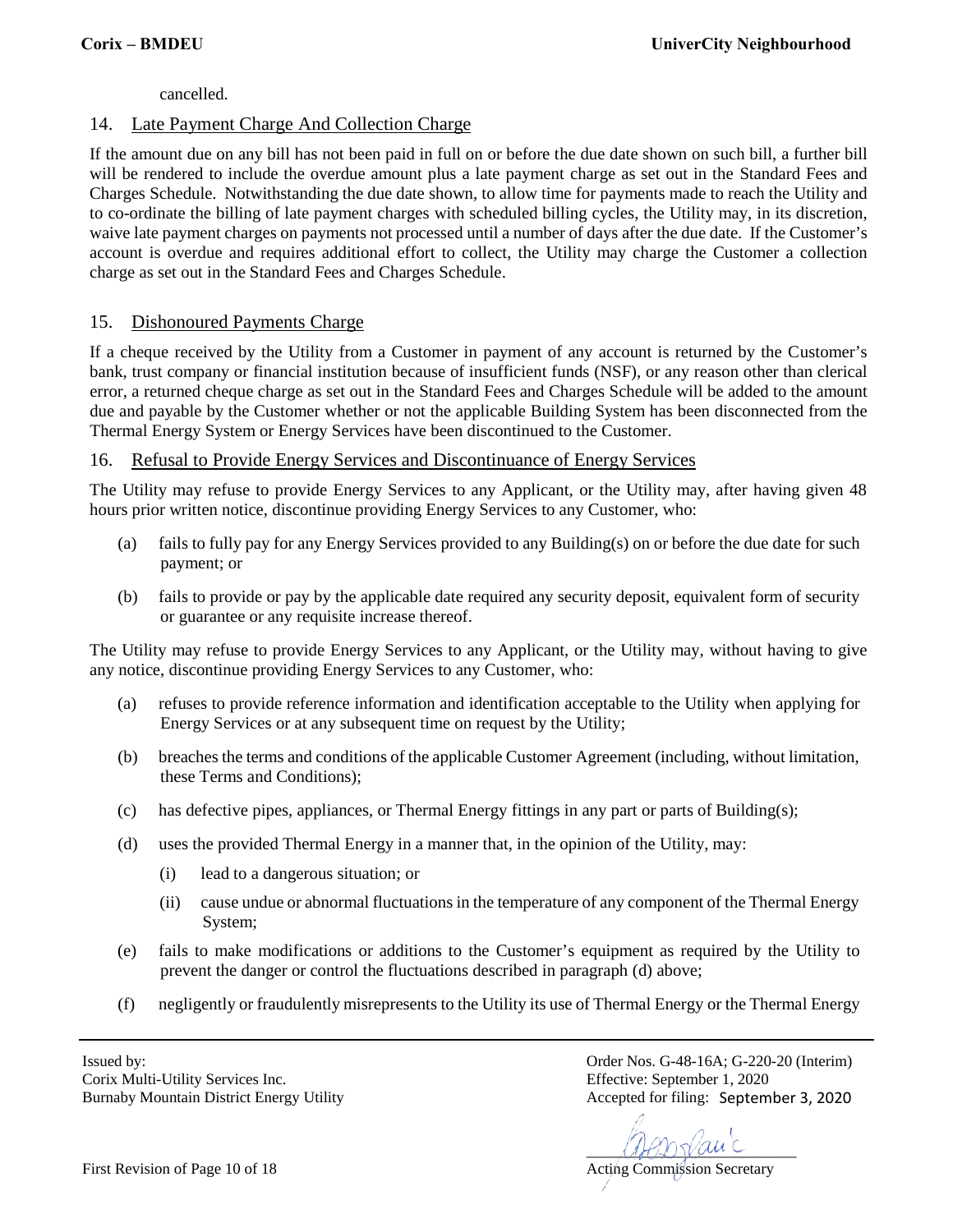load requirements of, or Thermal Energy volume consumed within and by, any Building(s);

- (g) terminates the applicable Customer Agreement pursuant to Section 20 or causes the termination of the applicable Customer Agreement for any reason; or
- (h) stops consuming Thermal Energy in the Building(s).

The Utility will not be liable for any loss, injury or damage suffered by any Customer by reason of the discontinuation of or refusal to provide Energy Services as set out in this Section.

## 17. Security for Payment of Bills

- (a) A Customer who has not established or maintained credit to the satisfaction of the Utility may be required to provide a security deposit or equivalent form of security, the amount of which may not exceed the estimated total bill for the two highest consecutive months' consumption of Thermal Energy by the Customer.
- (b) A security deposit or equivalent form of security is not an advance payment.
- (c) The Utility will pay interest on a security deposit at the rate and at the times specified in the Standard Fees and Charges Schedule. If a security deposit is returned to a Customer for any reason, the Utility will credit any accrued interest to the Customer's account at that time. No interest is payable on any unclaimed deposit left with the Utility after the account for which it is security is closed, or on a deposit held by the Utility in a form other than cash.
- (d) A security deposit (plus any accrued interest) will be returned to the Customer after one year of good payment history, or when the Customer's Customer Agreement is terminated pursuant to Section 20, whichever occurs first.
- (e) If a Customer's bill is not paid when due, the Utility may apply all or any part of the Customer's security deposit or equivalent form of security and any accrued interest towards payment of the bill. Under these circumstances, the Utility may still elect to discontinue Energy Services to the Customer for failure to pay for Energy Services.
- (f) If a Customer's security deposit or equivalent form of security is appropriated by the Utility for payment of an unpaid bill, the Customer must re-establish the security deposit or equivalent form of security before the Utility will reconnect or continue Energy Services to the Customer.

# 18. Account Charge

When a change of Customer occurs, an account charge, as set out in the Standard Fees and Charges Schedule, will be paid by the new Customer with respect to each account in that Customer's name for which a separate bill is rendered by the Utility.

#### 19. Term of Customer Agreement

The initial term of a Customer Agreement will be as follows:

- (a) where a new Service Connection is required to provide Energy Services, five years; or
- (b) where a Distribution Extension is required to provide Energy Services, for a period of time fixed by the Utility but not exceeding the number of years used to calculate the revenue in the Distribution Extension economic test.

Corix Multi-Utility Services Inc. Effective: September 1, 2020 Burnaby Mountain District Energy Utility

 $\mathcal{A}\mathcal{A}\mathcal{B}\mathcal{D}\mathcal{Y}\mathcal{A}\mathcal{A}\mathcal{C}$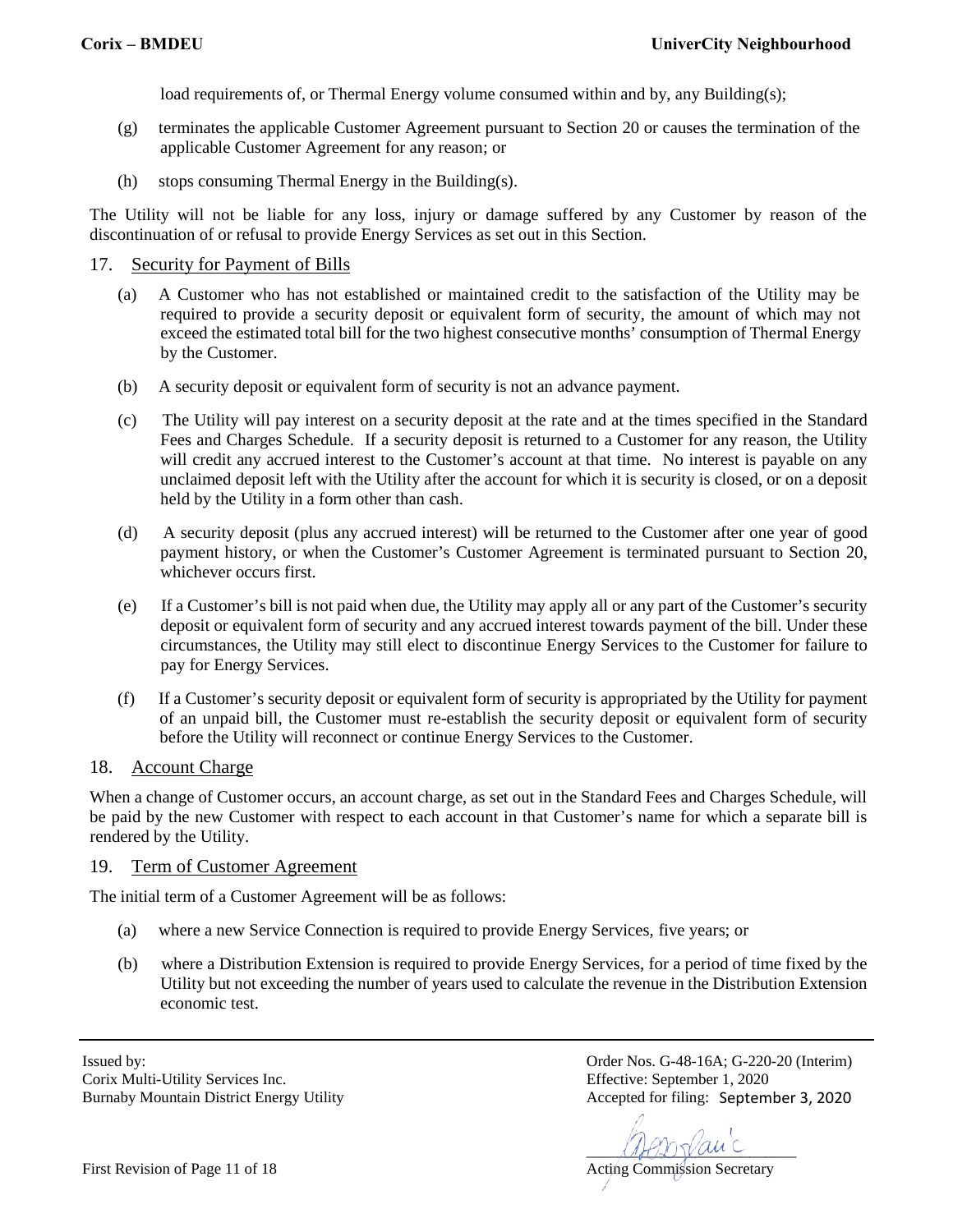The Customer Agreement will thereafter automatically be renewed from year to year unless:

- (a) specified otherwise in a special contract or supplement referred to in Section 28; or
- (b) the Customer Agreement is terminated pursuant to Section 20 below.

#### 20. Termination of Customer Agreement

A Customer may, following the initial term specified in Section 19, terminate the applicable Customer Agreement by giving at least 30 days written notice to the Utility at the address specified in the most recent bill rendered to the Customer.

The Customer is not released from any previously existing obligations to the Utility by terminating the Customer Agreement.

The Customer acknowledges and agrees that if it terminates the Customer Agreement pursuant to this Section, the Utility may charge the Customer the full cost of all infrastructure associated with the provision of Energy Services to the Customer if the Utility determines that such charge is necessary to ensure other Customers on the Thermal Energy System are not adversely impacted by such termination.

Notwithstanding any termination by the Customer pursuant to this Section, and without derogating from the generality of Section 5, all components of the Thermal Energy System will remain the property of and vest in the Utility.

#### 21. Liability

- (a) The Utility will endeavour to provide a regular and uninterrupted supply of Thermal Energy, but it does not guarantee a constant supply of Thermal Energy or the maintenance of unvaried temperatures. Neither the Utility, nor any of the Utility's Representatives is responsible or liable for any loss, injury (including death), damage or expense incurred by any Customer or any Person claiming by or through a Customer, that is caused by or results from, directly or indirectly, any discontinuance, suspension, or interruption of, or failure or defect in the supply, delivery or transportation of, or any refusal to supply, deliver, or transport Thermal Energy, or provide Energy Services, unless the loss, injury (including death), damage or expense is directly and solely attributable to the gross negligence or wilful misconduct of the Utility or any of the Utility's Representatives, provided however that neither the Utility nor any of the Utility's Representatives is responsible for any loss of profit, loss of revenue or other economic loss, even if the loss is directly attributable to the gross negligence or wilful misconduct of the Utility or any of the Utility's Representatives.
- (b) Energy Services may be temporarily suspended to make repairs or improvements to the Thermal Energy System or in the event of fire, flood or other sudden emergency. The Utility will, whenever reasonably practicable, give notice of such suspension to the Customer and will restore Energy Services as soon as possible. Telephone, newspaper, flyer, radio or other acceptable announcement method may be used for notice purposes. The Utility will not be liable for any loss, injury or damage caused by or arising out of any such suspension of Energy Services.
- (c) The Customer shall bear and retain the risk of, and hereby indemnifies and holds harmless the Utility and all of the Utility's Representatives from, all loss and damage to all components of the Thermal Energy System in, on or under the Customer's lands (whether located inside or outside of Building(s)) except to the extent any loss or damage is directly attributable to the negligence of the Utility or any of the Utility's Representatives, or is caused by or results from a defect in the Thermal Energy System.

Corix Multi-Utility Services Inc. Effective: September 1, 2020 Burnaby Mountain District Energy Utility

 $\mathcal{A}\mathcal{A}\mathcal{B}\mathcal{D}\mathcal{Y}\mathcal{A}\mathcal{A}\mathcal{C}$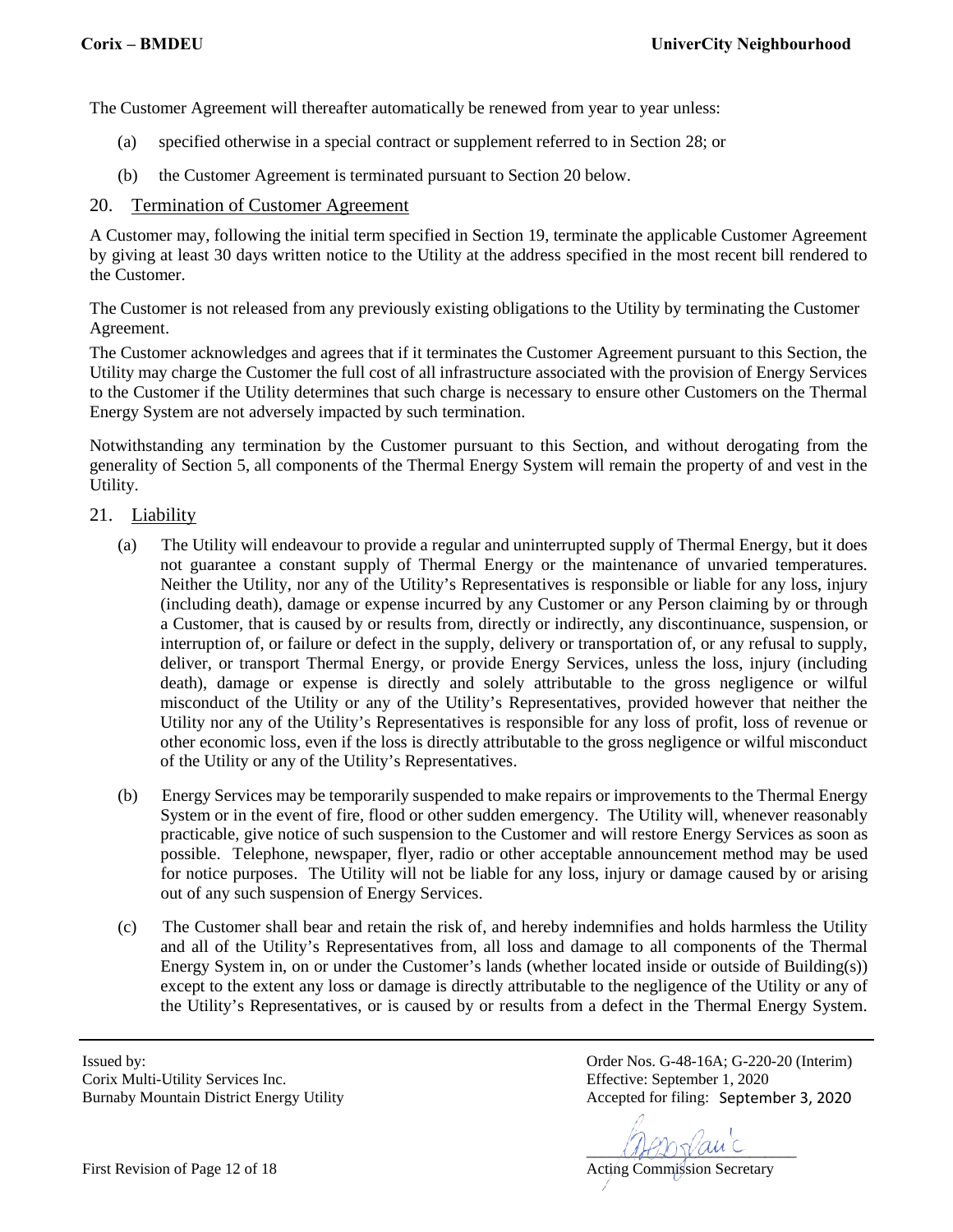The Customer must prove such negligence or defect.

- (d) The Customer agrees to indemnify and hold harmless the Utility and all of the Utility's Representatives from all claims, losses, damages, liabilities, costs, expenses and injury (including death) suffered by the Customer or any person claiming by or through the Customer or any third party and caused by or resulting from the use of the Customer's lands by the Utility as contemplated herein or the use of Thermal Energy by the Customer or the presence of Thermal Energy on or in any part of the Building(s) or from the Customer or the Customer's employees, contractors or agents damaging any component of the Thermal Energy System. This paragraph will survive any termination of the Customer Agreement.
- (e) The Customer acknowledges and agrees that the Utility will not in any way be responsible for any aspect of the design, engineering, permitting, construction or installation of any Building System.
- (f) The Customer will release, indemnify and hold harmless the Utility and all of the Utility's Representatives from any and all liabilities, actions, damages, claims (including remediation cost recovery claims), losses, costs, orders, fines, penalties and expenses whatsoever (including all consulting and legal fees and expenses on a solicitor-client basis) and the costs of removal, treatment, storage and disposal of Contaminants and remediation of the Customer's lands and any affected adjacent property which may be paid by, incurred by or asserted against the Utility or any of the Utility's Representatives arising from or in connection with the presence of Contaminants on, in or under the Customer's lands or any Release or alleged Release of any Contaminants at or from the Customer's lands related to or as a result of the presence of any pre-existing Contaminants at, on, under or in the Customer's lands, including without limitation surface and ground water at the date of the Customer Agreement or as a result at any time of the operations of the Customer or any act or omission of the Customer or its tenants or other occupants or any person for whom it is in law responsible.
- (g) The Customer will obtain and maintain at its own expense appropriate insurance coverage (including property and liability) throughout the term of the Customer Agreement and will provide the Utility with evidence of same upon request.

#### 22. Access to Buildings and Equipment

The Utility's Representatives will have, at all reasonable times, free access to all components of the Thermal Energy System in, on or under the Customer's lands (whether located inside or outside of Building(s)) to ascertain the quantity or method of use of Energy Services, as well as for the purpose of reading, testing, repairing or removing the whole or any such component (or part thereof), turning Thermal Energy on or off, conducting system leakage surveys, stopping leaks, and examining pipes, fittings, connections and appliances.

In furtherance of the above, the Customer hereby grants and covenants to secure for the Utility and its subcontractors, agents, employees and representatives, by licenses, statutory rights of way, easements, leases or other agreements, and for nominal consideration, non-exclusive access to, on, over and under the Customer's lands for the purposes of performing its obligations under the Customer Agreement. Without limiting the generality of the foregoing, the Customer will, forthwith upon the Utility's request, grant or cause to be granted to the Utility and duly register in the relevant Land Title Office a statutory right of way in the Utility's standard form in respect of each lot comprising a part of the Customer's lands and otherwise as required to allow the Utility to perform its obligations under the Customer Agreement. Each statutory right of way granted pursuant to this Section will have priority over any financial encumbrance registered against title. For greater certainty, the access granted pursuant to this Section will be adequate, in the sole discretion and determination of the Utility, to allow the Utility to efficiently and effectively carry out its obligations pursuant to the Customer Agreement without

Corix Multi-Utility Services Inc. Effective: September 1, 2020 Burnaby Mountain District Energy Utility

 $\mathcal{A}\mathcal{A}\mathcal{B}\mathcal{D}\mathcal{Y}\mathcal{A}\mathcal{A}\mathcal{C}$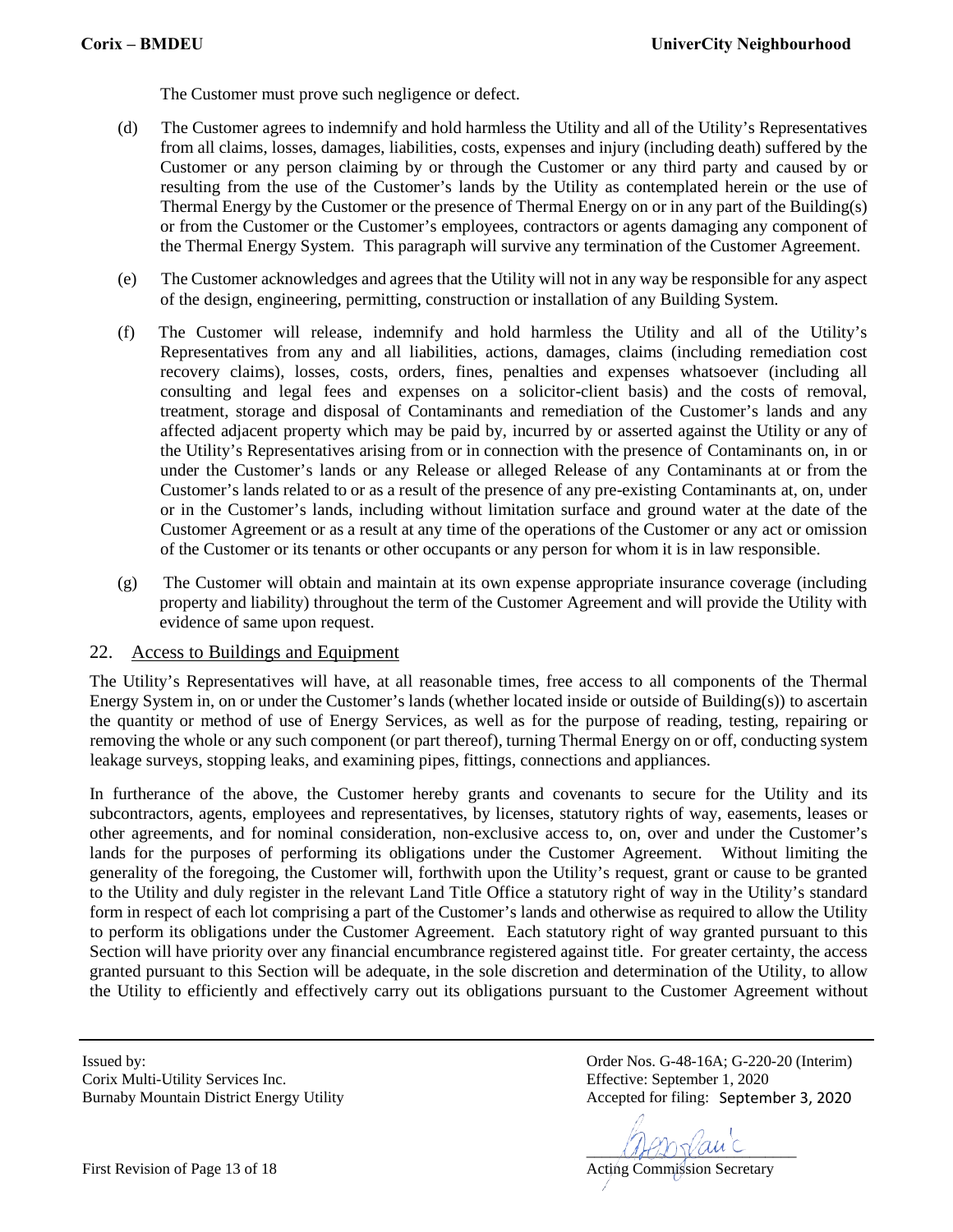undue disturbance or interference from the Customer or any of its contractors, agents, employees or representatives.

The Customer acknowledges and agrees that each statutory right of way, lease or other registrable interest granted pursuant to this Section may be registered by the Utility in the relevant Land Title Office, together with any priority agreements as the Utility may deem necessary or advisable.

To the extent there is a statutory right of way in favour of the Utility registered against the Customer's lands, the Customer hereby covenants and agrees to be bound by, and to comply with, such registered statutory right of way. If there is any inconsistency between the terms and conditions of the Customer Agreement and the terms and conditions of any such statutory right of way, the terms and conditions provided in the Customer Agreement will prevail.

#### 23. Curtailment of Energy Services

In the event of a breakdown or failure of any component of the Thermal Energy System, or at any time to comply with the requirements of any law, the Utility will have the right to require any Customer or class or classes of Customers or all its Customers, until notice of termination of the requirement is given, or between specified hours, to discontinue use of Thermal Energy for any purpose or purposes or to reduce in any specified degree or quantity such Customer(s)' consumption of Thermal Energy for any purpose or purposes.

Any such requirement may be communicated to any Customer or Customers or to all Customers by either or both of public notices in the press and announcements over the radio, and may be communicated to any individual Customer by either or both of notice in writing (via e-mail, regular mail or personal delivery, or left at the relevant Building) and oral communication (including by telephone). Any notice of the termination of any such requirement may be communicated similarly.

If in the opinion of any official of the Utility any Customer has failed to comply with any requirement of the Utility communicated in accordance with this Section, the Utility will be at liberty, after notice to the Customer is communicated in accordance with this Section, to discontinue Energy Service to such Customer.

The Utility will not be liable for any loss, injury, damage or expense occasioned to or suffered by any Customer for or by reason of any discontinuance of Energy Services as contemplated by this Section.

# 24. Disturbing Use

All equipment for which Thermal Energy is supplied will be subject to the reasonable approval of the Utility and the Customer will take and use the Thermal Energy so as not to endanger apparatus or cause any undue or abnormal fluctuations on the Thermal Energy System.

The Utility may require the Customer, at the Customer's expense, to provide equipment which will reasonably limit such fluctuations or disturbances and may refuse to supply Thermal Energy or suspend the supply thereof until such equipment is provided.

#### 25. Sources of Energy

The Customer acknowledges and agrees that the Utility may, without the need to obtain any approval from the Customer and without any recourse by the Customer, from time to time incorporate other sources of energy or other energy supply systems into the Thermal Energy System, provided the Utility is still able to meet its obligations to the Customer hereunder.

26. Taxes

Corix Multi-Utility Services Inc. Effective: September 1, 2020 Burnaby Mountain District Energy Utility

 $\mathcal{A}\mathcal{A}\mathcal{B}\mathcal{D}\mathcal{Y}\mathcal{A}\mathcal{A}\mathcal{C}$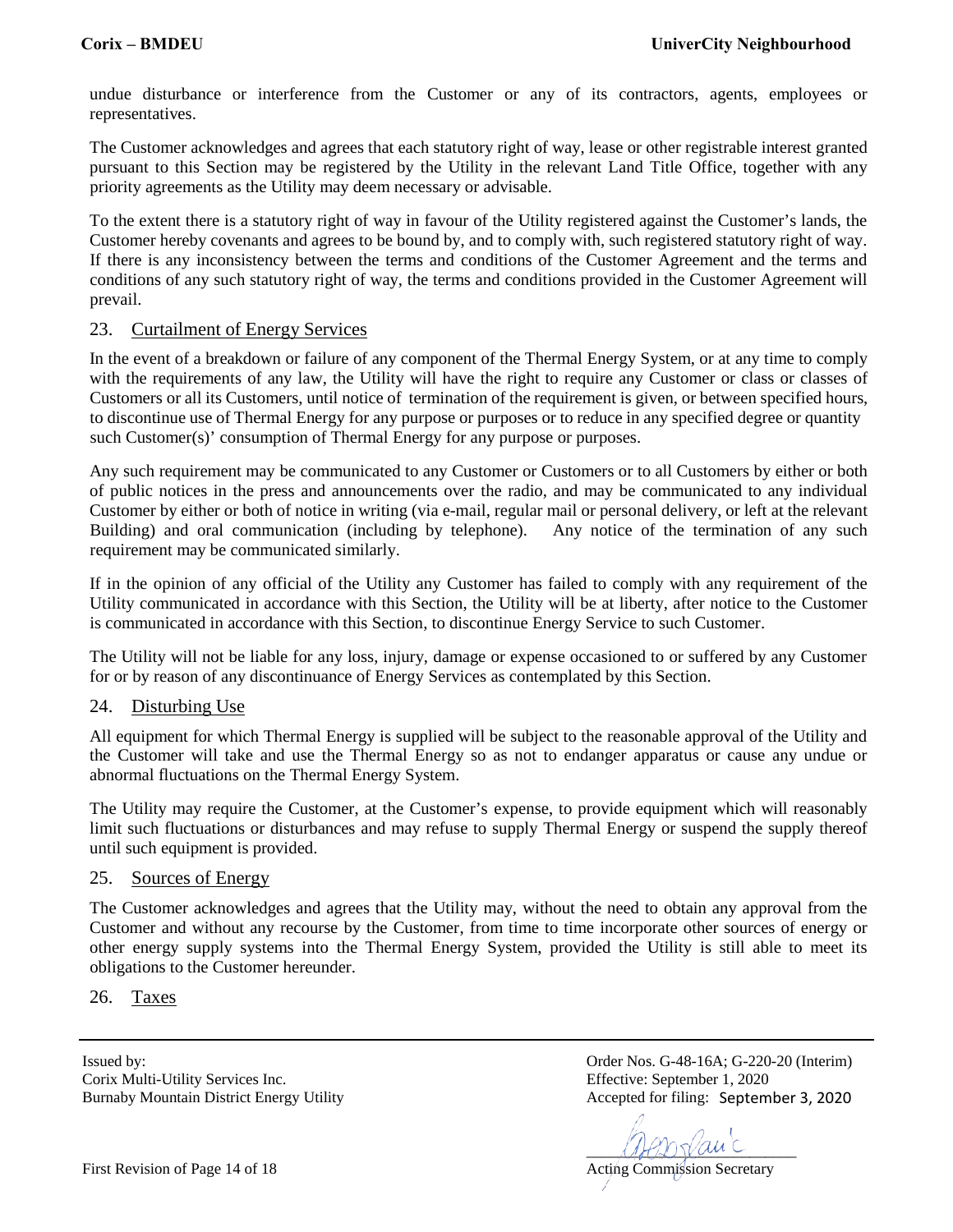The rates and charges set out in these Terms and Conditions do not include social services tax, goods and services tax, harmonized sales tax or any other tax that the Utility may be lawfully authorized or required to add to its normal rates and charges.

## 27. Rate Schedule

The rates to be charged by, and paid to, the Utility for Energy Services will be the Basic Charge and Variable Energy Charge set out in the Rate Schedule from time to time in effect, which may be inspected during business hours at the Utility's office in Vancouver, British Columbia and at the office of the British Columbia Utilities Commission in Vancouver, British Columbia.

#### 28. Special Contracts and Supplements

In unusual circumstances, special contracts and supplements to these Terms and Conditions may be negotiated between the Utility and the Customer and submitted for approval by the British Columbia Utilities Commission where:

- (a) a minimum rate or revenue stream is required by the Utility to ensure that the provision of Energy Services to the Customer is economic; or
- (b) factors such as system by-pass opportunities exist or alternative fuel costs are such that a reduced rate is justified to keep or to attach the Customer on the Distribution System.

#### 29. Conflicting Terms and Conditions

Whenever anything in these Terms and Conditions is in conflict with any special terms or conditions provided in any Rate Schedule, the terms or conditions provided in the Rate Schedule will prevail and whenever anything in these Terms and Conditions or in any Rate Schedule is in conflict with the terms of any special contract the terms of such special contract will prevail.

#### 30. Authority of Agents of the Utility

None of the Utility's Representatives has authority to make any promise, agreement or representation not incorporated in a Customer Agreement, and any such unauthorized promise, agreement or representation is not binding on the Utility.

Corix Multi-Utility Services Inc. Effective: September 1, 2020 Burnaby Mountain District Energy Utility

 $\mathcal{A}\mathcal{A}\mathcal{B}\mathcal{D}\mathcal{Y}\mathcal{A}\mathcal{A}\mathcal{C}$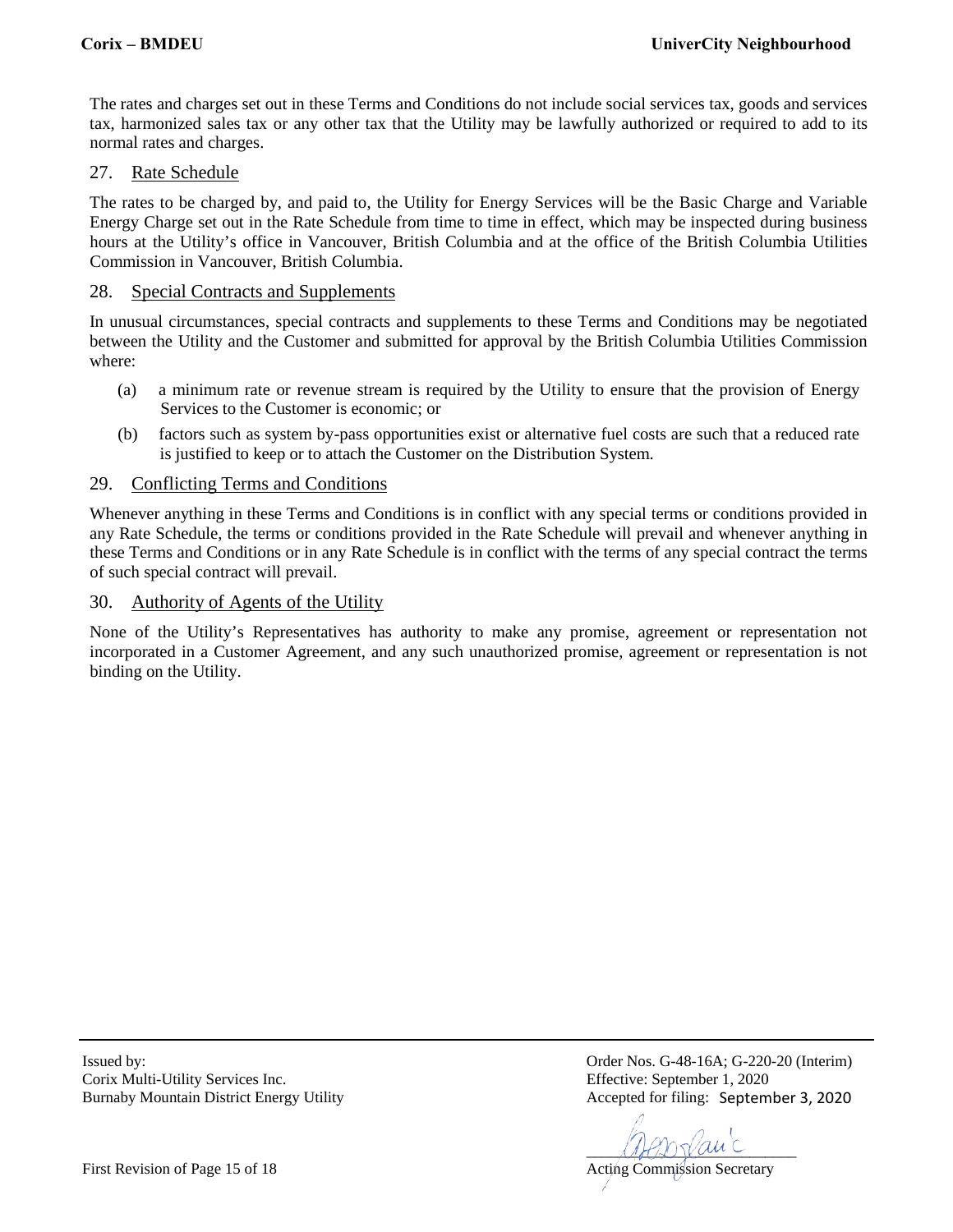# **SECTION C - RATE SCHEDULE**

#### **Rates**

| <b>Effective Date</b> | <b>Basic Charge</b><br>(\$ per Square Metre per Month) | <b>Variable Energy Charge</b><br>$$$ per kWh) |  |
|-----------------------|--------------------------------------------------------|-----------------------------------------------|--|
| January 1, 2021       | 1.0482                                                 | 0.0293                                        |  |

Issued by: Order No. G-318-20 (Interim) Corix Multi-Utility Services Inc. Effective: January 1, 2021 Burnaby Mountain District Energy Utility

Accepted for filing: December 17, 2020

 $\sim$ 

Third Revision of Page 16 of 18 Acting Commission Secretary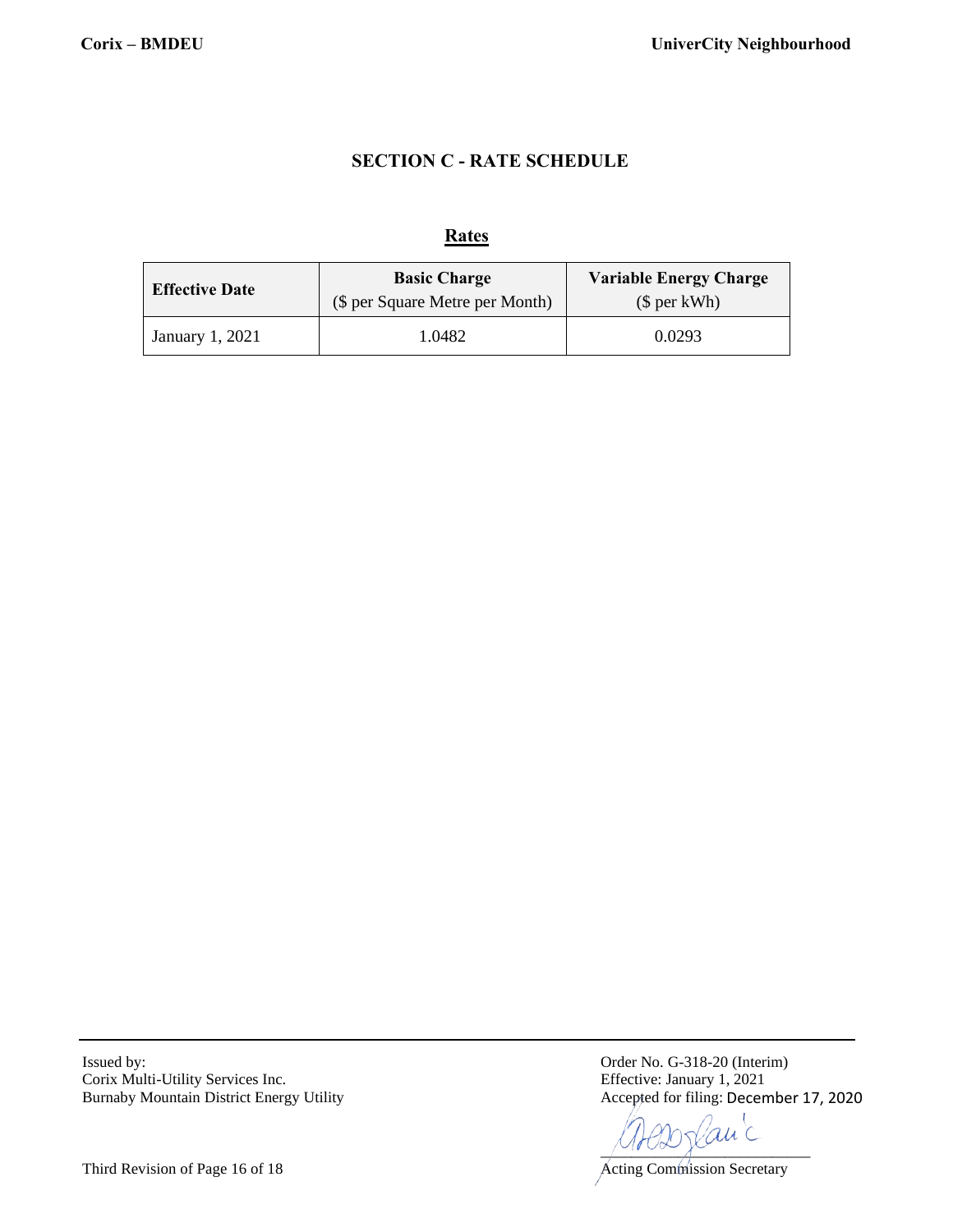# **SECTION D - STANDARD FEES AND CHARGES SCHEDULE**

**Account Charge: \$25.00**

The Account Charge is a single initial set up charge payable by each Applicant for Energy Services.

# **ADMINISTRATIVE CHARGES**

| <b>Collection Charge:</b>           | \$45.00                                                                                                                                                |
|-------------------------------------|--------------------------------------------------------------------------------------------------------------------------------------------------------|
| <b>Dishonoured Payments Charge:</b> | Equivalent to the Utility's lead bank's NSF charge effective 1 April of<br>each year: currently \$20.00                                                |
| <b>Late Payment Charge:</b>         | Interest on outstanding balance equal to the lesser of 1.5% per month<br>(19.6% compounded annually) and the maximum legal interest rate<br>allowable. |
| <b>Disputed Meter Testing Fees:</b> | Actual costs of removal, replacement and/or testing.                                                                                                   |

# Interest on Cash Security Deposit:

The Utility will pay interest on any cash security deposit at the Utility's prime interest rate minus 2%. The Utility's prime interest rate is defined as the floating annual rate of interest which is equal to the rate of interest declared from time to time by the Utility's lead bank as its "prime rate" for loans in Canadian dollars.

Payment of interest will be credited to the Customer's account in January of each year.

Corix Multi-Utility Services Inc. Effective: September 1, 2020 Burnaby Mountain District Energy Utility

 $\bigcup_{i=1}^n U_i \cup \bigvee_{i=1}^n V_i$ au

First Revision of Page 17 of 18 Acting Commission Secretary